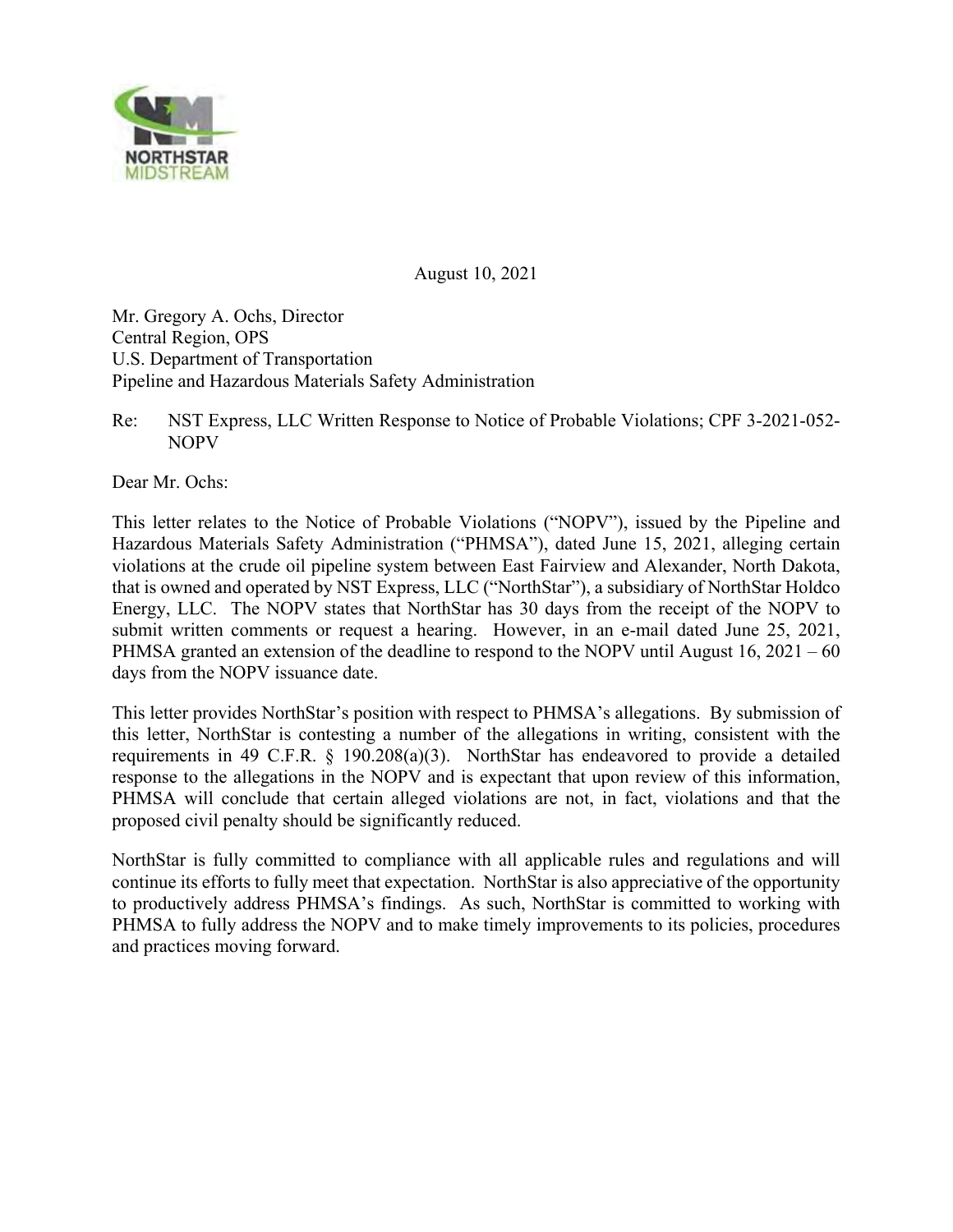#### **I. Response to Alleged Violations**

#### **1. § 195.262 Pumping equipment.**

 $(a) \ldots$ 

#### **(c) Each safety device must be tested under conditions approximating actual operations and found to function properly before the pumping station may be used.**

 **Alleged Violation:** PHMSA alleges that NorthStar failed to test and determine that pumping station safety devices were functioning properly prior to operation per § 195.262(c). Specifically, PHMSA alleges that seven safety devices for pumping stations located at East Fairview (three devices) and Alexander Station (four devices) were not functioning properly before November 16, 2016, when the commodity was introduced to the pipeline.

PHMSA also alleges, that based on its review of NorthStar's records dated October 3, 2018, and the associated work orders #ST120222 and #ST120221, the fire, Hydrogen Sulfide ("H2S"), and Lower Explosive Limit ("LEL") detectors did not sound any alarms or shutdowns. Furthermore, PHMSA alleges that as of October 16, 2018, the condition had not been corrected at the local facility or at the Remote Operations Center.

 **Response:** While commissioning activities were taking place as early as November 2016, the 2017. Testing of both the East Fairview and Alexander Stations, and related safety devices at pump stations referred to in the PHMSA allegations were not completed and placed into operation until March of 2017. None of the pump stations located at East Fairview or the Alexander Station – the two sites that are used for transportation purposes – were placed into service until March of those pump stations, were conducted before they were placed into service.

Commissioning activities, which included final check out, concluded prior to placing the pump stations into service. NorthStar conducted User Acceptance Testing ("UAT") on February 4, 2017 with the aid of CSE-Icon and CSD Engineers. During this testing, the above referenced safety devices were tested and proven to be in satisfactory working condition as documented starting on page 54 of **Attachment A**. As such, the pump stations were not put into service until after NorthStar conducted appropriate testing in February of 2017.

With regard to the devices specifically referred to in the NOPV, NorthStar determined, during routine testing on October 3, 2018, that the detectors did not trigger the proper shutdowns. NorthStar commenced corrective actions and resolved the issue on October 23, 2018. NorthStar determined that a setting in the programmable logic controller ("PLC") had been inadvertently changed to require the alarms to be active longer than the designed 3 seconds. The setting was corrected and the problem resolved on October 23, 2018. NorthStar has since conducted routine testing of these detectors to confirm they are functioning properly.

Because NorthStar did test the pump station safety devices in February of 2017, prior to placing the pump stations into service in March of 2017, NorthStar respectfully requests that PHMSA withdraw the alleged violation for failure to test the pump station safety devices prior to use. In addition, because the alarm issue was resolved in a timely manner and routine testing demonstrates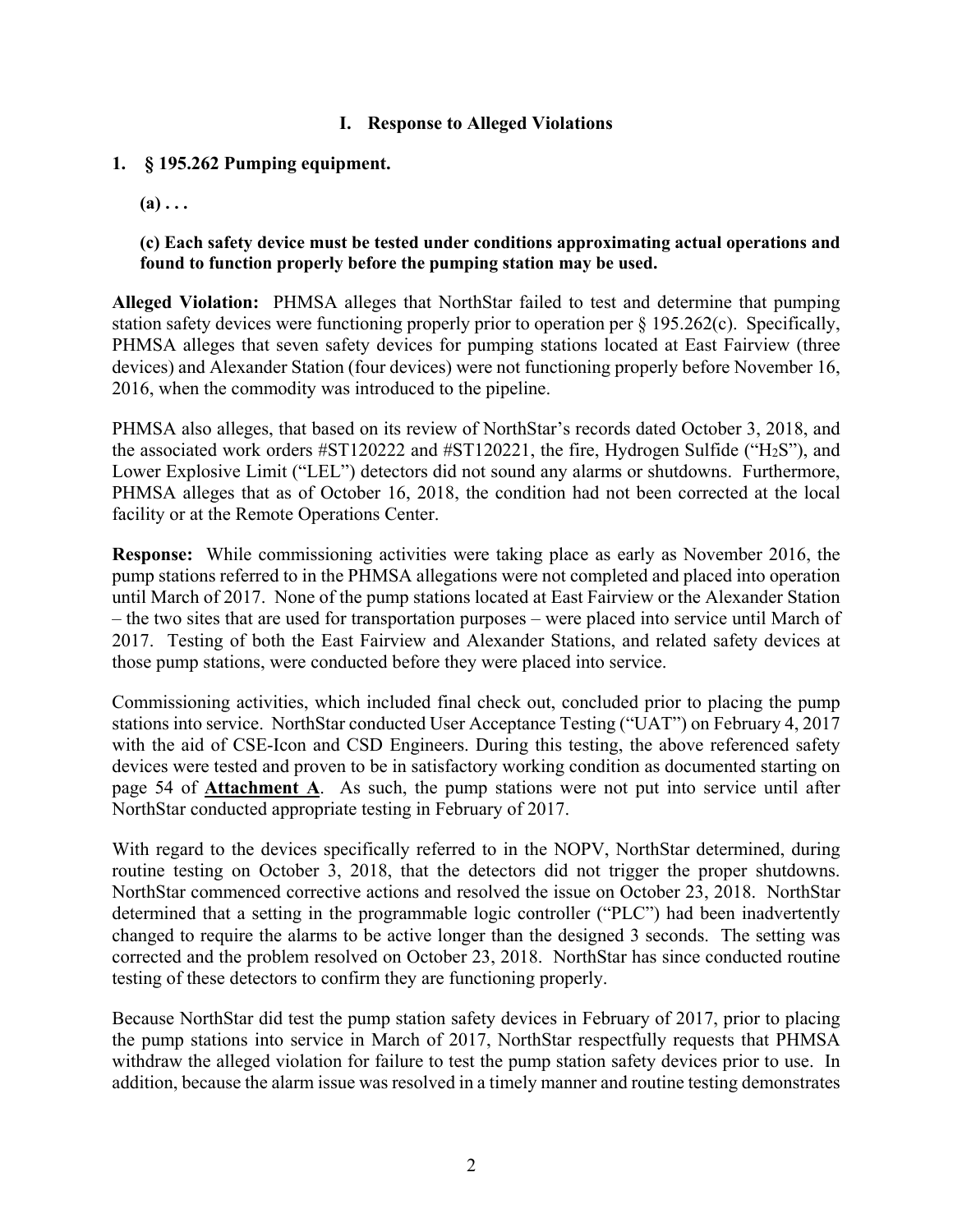that the detectors are functioning properly, NorthStar respectfully requests that PHMSA withdraw Violation No. 1 and the penalty associated with this alleged violation from the NOPV.

## **2. § 195.406 Maximum operating pressure.**

 **(a) Except for surge pressures and other variations from normal operations, no operator may operate a pipeline at a pressure that exceeds any of the following:** 

 $(1) \ldots$ 

## **(3) Eighty percent of the test pressure for any part of the pipeline which has been pressure tested under subpart E of this part.**

**Alleged Violation:** PHMSA alleges that Northstar failed to follow maximum operating pressure guidelines per § 195.406(a)(3) by operating segments of its pipeline at a pressure that exceeded 80% of the test pressure during normal operations, as indicated in the chart below:

| East Fairview Regulated Low Pressure |                                                  |          |          |           |  |  |
|--------------------------------------|--------------------------------------------------|----------|----------|-----------|--|--|
| Location at                          | Hydrostatic<br>$80\%$ of<br>Month/Year<br>Actual |          |          |           |  |  |
| NorthstarExpress                     | of Pressure                                      | Test     | Test     | Discharge |  |  |
| Pipeline.                            | Exceedance                                       | Pressure | Pressure | Pressure  |  |  |
| Stations.                            |                                                  | (psi)    |          | (psi)     |  |  |
| Fairview                             |                                                  |          |          |           |  |  |
| Pipeline. Station                    |                                                  |          |          |           |  |  |
| Analog Points.                       |                                                  |          |          |           |  |  |
| PIT-126                              | Apr/2017                                         | 370      | 296      | 300.0721  |  |  |
| PIT-126                              | Aug/2017                                         | 370      | 296      | 307.4821  |  |  |
| PIT-126                              | Jan/2018                                         | 370      | 296      | 317.0023  |  |  |
| PIT-126                              | Feb/2018                                         | 370      | 296      | 300.2194  |  |  |
| PIT-030                              | Jan/2018                                         | 370      | 296      | 308.0219  |  |  |

 events occurred due to surges or other variations from normal operations. Furthermore, PHMSA alleges that NorthStar has not provided any records to substantiate that these

 **Response:** 49 C.F.R. § 195.406 specifically contemplates surge pressures and other variations from normal operations that may cause pipeline pressures to exceed 80% of the pipeline's test pressure. Each instance of elevated pressure noted above was directly caused by surge pressures or other variations from normal operations and, therefore, was consistent with PHMSA's regulations regarding operating pressure. Furthermore, each instance of elevated pressure was still under 110% of each pipeline's respective MOP and lasted for short periods of time. Therefore, NorthStar respectfully requests that PHMSA withdraw Violation No. 2 and the penalty associated with this alleged violation from the NOPV.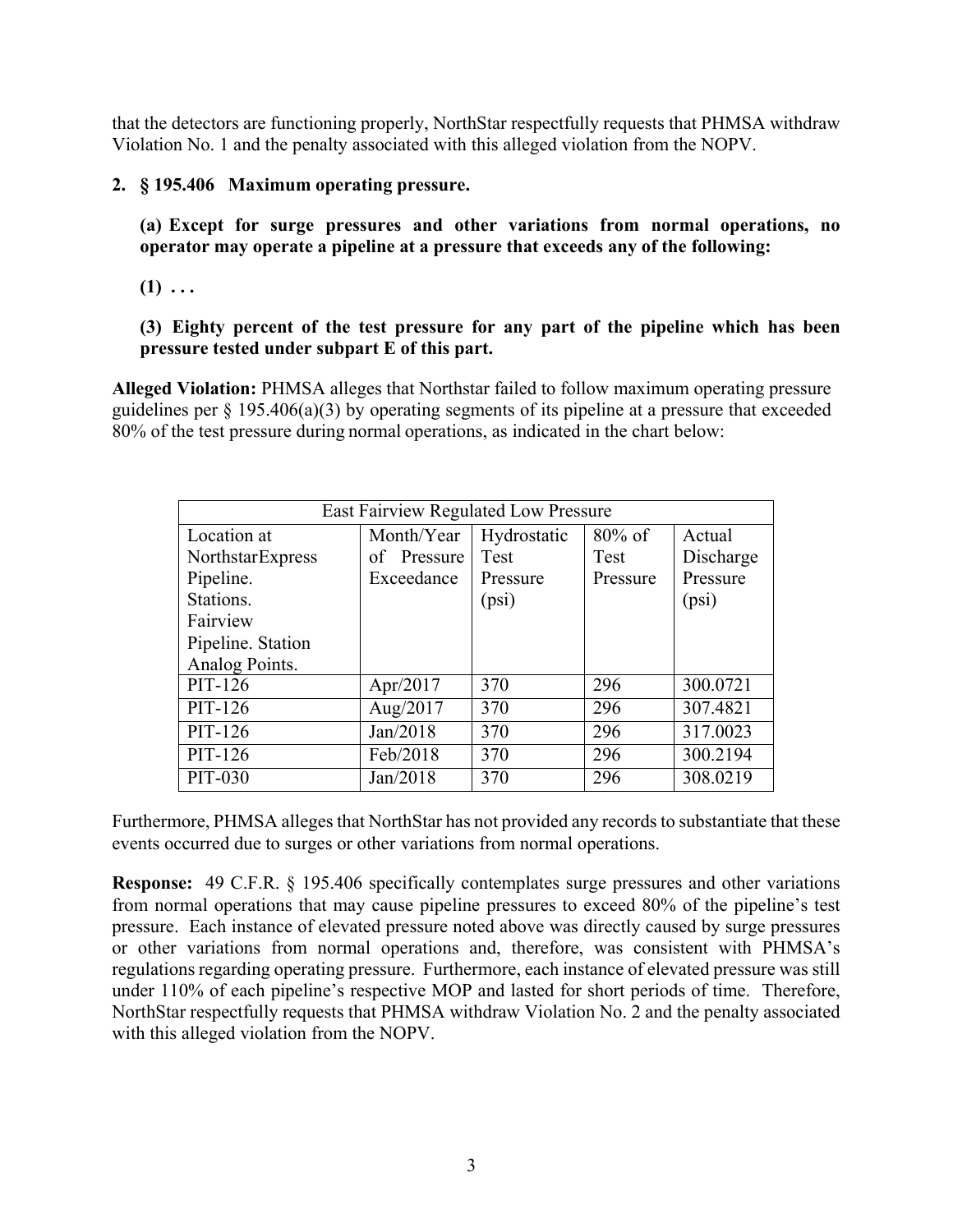As additional information, NorthStar has provided below an updated version of the chart included with the NOPV that provides a brief description of the cause of the elevated pressure and the length of time the elevated pressure lasted.

| East Fairview Regulated Low Pressure |             |                  |           |           |                        |                          |
|--------------------------------------|-------------|------------------|-----------|-----------|------------------------|--------------------------|
| Location at                          | Month/Year  | Hydrostatic      | $80\%$ of | Actual    | Cause of               | Duration of              |
| NorthStar Express                    | of Pressure | Test             | Test      | Discharge | Elevated               | Pressure                 |
| Pipeline                             | Exceedance  | Pressure         | Pressure  | Pressure  | Pressure               | above 80%                |
| Stations.                            |             | (psi)            |           | (psi)     |                        | but below                |
| Fairview                             |             |                  |           |           |                        | 110%                     |
| Pipeline Station                     |             |                  |           |           |                        |                          |
| <b>Analog Points</b>                 |             |                  |           |           |                        |                          |
| $PIT-126$                            | Apr/2017    | 370              | 296       | 300.0721  | Equalization           | 20 seconds               |
|                                      |             |                  |           |           | of station             |                          |
|                                      |             |                  |           |           | piping                 |                          |
| $PIT-126$                            | Aug/2017    | 370              | 296       | 307.4821  | Thermal                | 2 minutes, 17<br>seconds |
|                                      |             |                  |           |           | expansion<br>triggered |                          |
|                                      |             |                  |           |           | temperature            |                          |
|                                      |             |                  |           |           | safety valve           |                          |
|                                      |             |                  |           |           | (TSV) per              |                          |
|                                      |             |                  |           |           | design                 |                          |
| PIT-126                              | Jan/2018    | 370              | 296       | 317.0023  | Equalization           | 50 seconds               |
|                                      |             |                  |           |           | of station             |                          |
|                                      |             |                  |           |           | piping                 |                          |
| PIT-126                              | Feb/2018    | 370              | 296       | 300.2194  | Thermal                | 3 minutes, 52            |
|                                      |             |                  |           |           | expansion              | seconds                  |
|                                      |             |                  |           |           | triggered              |                          |
|                                      |             |                  |           |           | TSV per<br>design      |                          |
| <b>PIT-030</b>                       | Jan/2018    | $\overline{370}$ | 296       | 308.0219  | Equalization           | 28 seconds               |
|                                      |             |                  |           |           | of station             |                          |
|                                      |             |                  |           |           | piping                 |                          |

With regard to the PIT-126 April 2017 event, there is a short section of pipe upstream of PIT-126 that is rated for higher pressure. When the valve between the two sections of pipeline was opened, the pressure in PIT-126 rose while the upstream pressure dropped until the pressure in the two pipeline sections equalized.

 from 0 to over 300 psig over a two-hour period. When PIT-126 reached the peak pressure at For the PIT-126 August 2017 event, the pressure source feeding into this section of pipe held steady pressure of about 125 psig during the period in question. The pressure on PIT-126 built around 1:00 p.m., it dropped, indicating a TSV had opened, reducing the pressure in the pipeline.

For the PIT-126 January 2018 event, NorthStar's records show that the PIT 126 pressure trend was the same pressure as the meter run piping. Both transmitters show the pressure oscillating in a manner that is typical of pipeline surges. The pipeline pressure dropped at the start of the oscillation indicating a valve opened allowing the pipe to equalize with the plant piping and starting the surge event.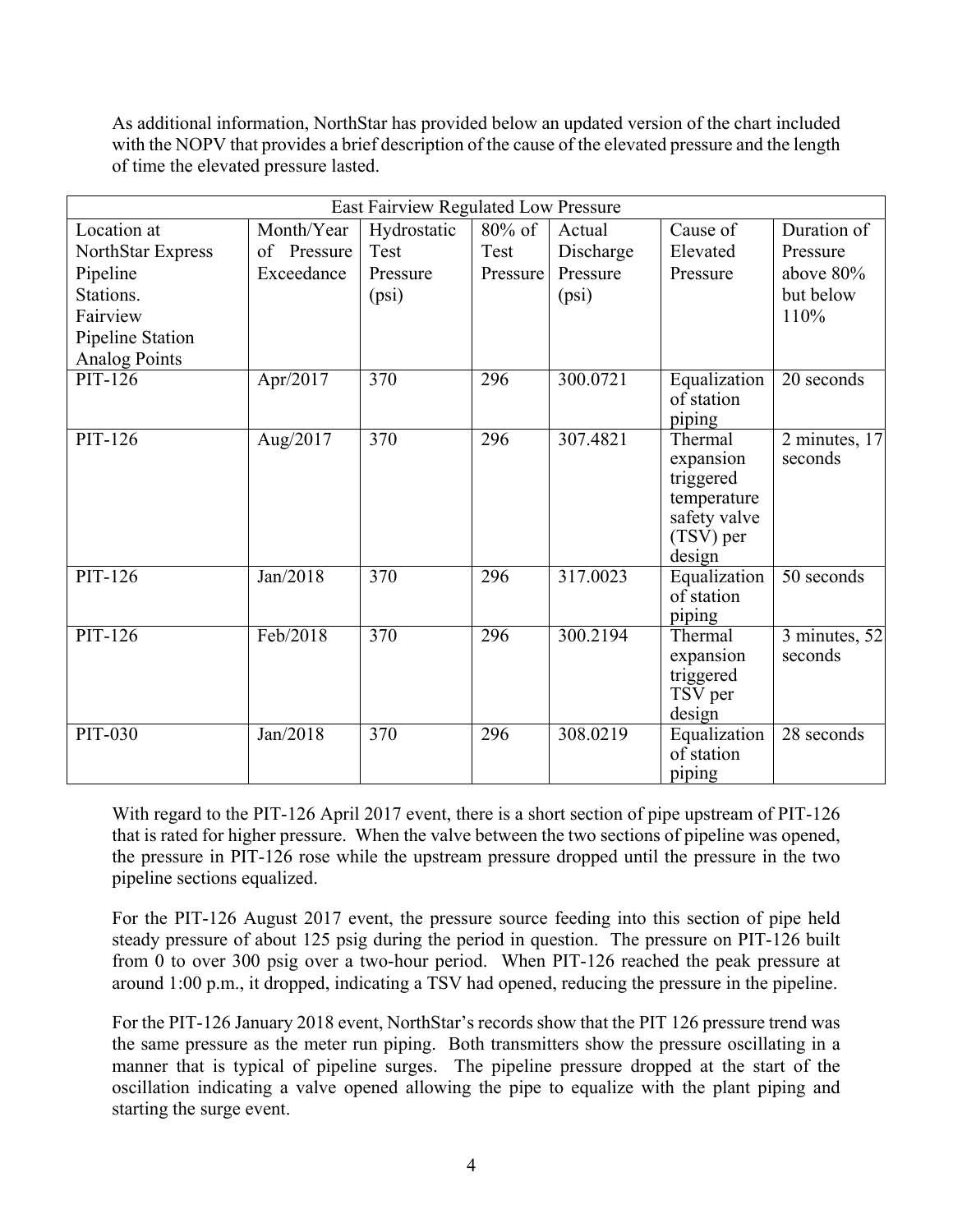NorthStar's records relating to the PIT-126 February 2018 event show that the pressure upstream of PIT-126 remained steady at about 210 psig. The upstream pipeline did not exceed 240 psig during the event, indicating that the pressure in PIT-126 was caused by a thermal event.

Finally, for the PIT-030 January 2018 event, the piping upstream of PIT-030 is rated for a higher pressure. When the valve between the upstream pipe and PIT-030 was opened, the pressure in the upstream pipe created a surge event.

Each instance of elevated pressure noted above was directly caused by surge pressures or other variations from normal operations, and therefore, was consistent with PHMSA's regulations regarding operating pressure. Furthermore, each instance of elevated pressure was still under 110% of each pipeline's respective MOP and lasted for short periods of time. Therefore, NorthStar respectfully requests that PHMSA withdraw Violation No. 2 and the penalty associated with this alleged violation from the NOPV.

# **3. § 195.406 Maximum operating pressure.**

 $(a) \ldots$ 

 **normal operations to exceed 110 percent of the operating pressure limit established under (b) No operator may permit the pressure in a pipeline during surges or other variations from paragraph (a) of this section. Each operator must provide adequate controls and protective equipment to control the pressure within this limit.**

**Alleged Violation:** PHMSA alleges that NorthStar failed to provide adequate controls and protective equipment to limit pressures during surges or other variations from normal operations by exceeding 110% of MOP in the following instances:

| <b>East Fairview Regulated Low Pressure</b> |                |              |            |                |  |  |
|---------------------------------------------|----------------|--------------|------------|----------------|--|--|
| Location at Northstar                       | Month/Year     | <b>MOP</b>   | 110%       | Actual         |  |  |
| Express Pipeline.                           | Pressure<br>of |              | <b>MOP</b> | Discharge      |  |  |
| Stations.                                   | Exceedance     |              |            | Pressure (psi) |  |  |
| Fairview Pipeline.                          |                |              |            |                |  |  |
| <b>Station Analog Points.</b>               |                |              |            |                |  |  |
| PIT-030                                     | Mar/2017       | 285-ANSI 150 | 313.5      | 659.04         |  |  |
| PIT-030                                     | Nov/2017       | 285-ANSI 150 | 313.5      | 1112.031       |  |  |
| PIT-030                                     | Dec/2017       | 285-ANSI 150 | 313.5      | 394.6846       |  |  |
| PIT-030                                     | Mar/2018       | 285-ANSI 150 | 313.5      | 526.7396       |  |  |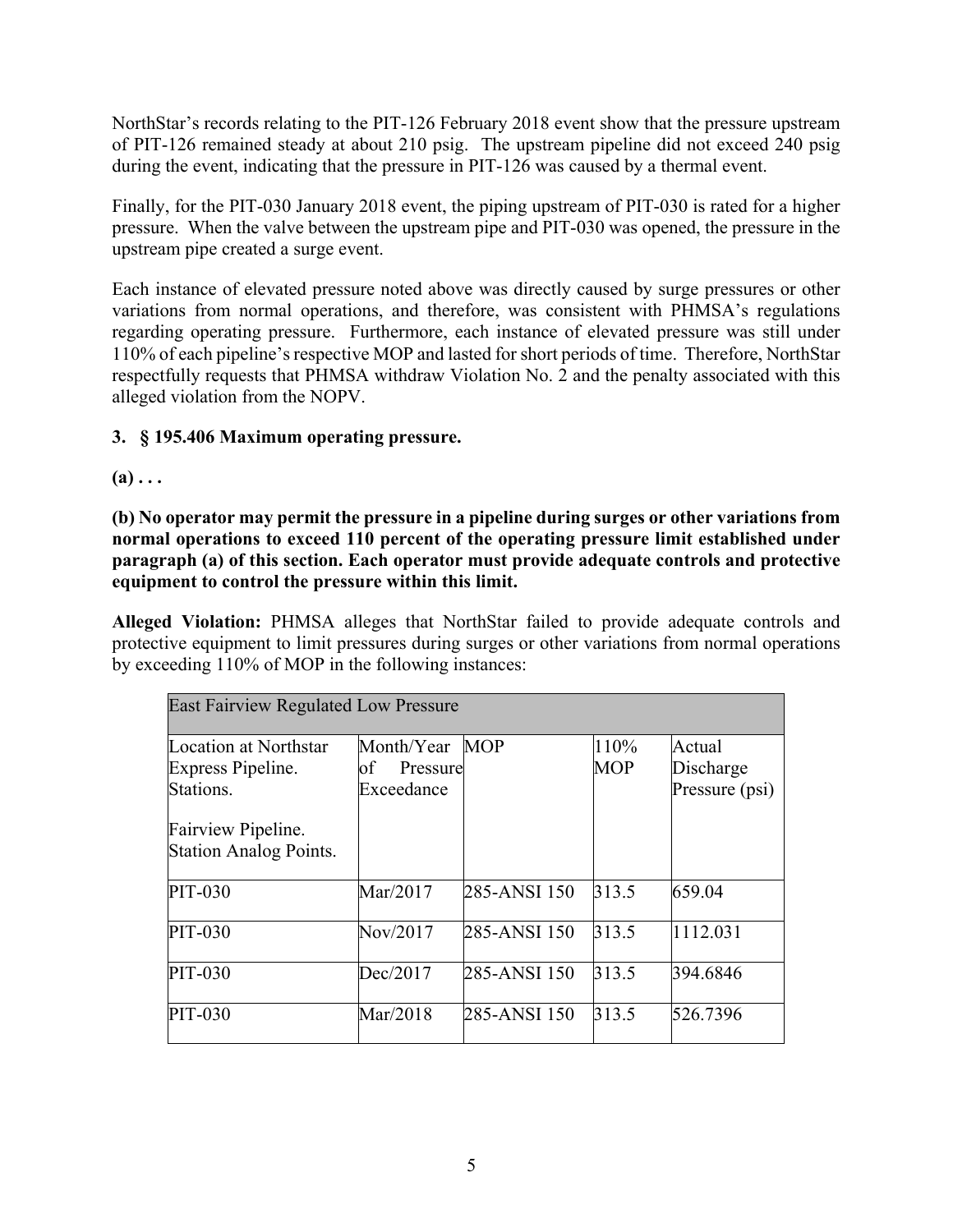| <b>Regulated High Pressure</b> |                    |               |            |                |  |
|--------------------------------|--------------------|---------------|------------|----------------|--|
| Location at NorthStar          | Month/Year         | <b>MOP</b>    | 110%       | Actual         |  |
| <b>Express Pipeline</b>        | <b>Of Pressure</b> |               | <b>MOP</b> | Discharge      |  |
| Stations.                      | Exceedance         |               |            | Pressure (psi) |  |
| <b>Fairview Pipeline</b>       |                    |               |            |                |  |
| <b>Station Analog Points.</b>  |                    |               |            |                |  |
| PIT-019                        | Jun/2018           | 1480-ANSI 600 | 1628       | 2590.989       |  |
| PIT-019                        | Jul/2018           | 1480-ANSI 600 | 1628       | 2590.989       |  |
| PIT-019                        | Aug/2018           | 1480-ANSI 600 | 1628       | 2576.025       |  |
| PIT-217                        | Mar/2017           | 1480-ANSI 600 | 1628       | 2501.186       |  |

 **Response:** In reviewing the data for PIT 019 and PIT 217 NorthStar determined that the data it had previously submitted to PHMSA for these points was inaccurate. NorthStar has attached PIT-019 did not exceed its MOP during the alleged periods of violation or 110% of its MOP. accurate data that demonstrates that PIT-019 and PIT-217 did not exceed 110% of their respective MOPs (see **Attachment B**). The correct data shows that the actual discharge pressure for PIT-019 was 701.831 in June 2018, 976.246 in July 2018, and 1034.391 in August of 2018. Therefore, Similarly, the correct data shows that the actual discharge pressure for PIT-217 in March of 2017 was 1250.907, far below its MOP.

NorthStar respectfully requests that the alleged violations associated with PIT-019 and PIT-217 and the penalty associated with these alleged violations be withdrawn from the NOPV.

With regard to PIT-030, NorthStar does not contest the alleged exceedance of 110% of the MOP. NorthStar is working to correct the issue which caused the over-pressure events and has taken steps to ensure this pipeline segment is operated in compliance with operating pressure regulations in the interim. Specifically, NorthStar will only allow transfers from Alexander to Fairview to be conducted by gravity flow. The pumps at Alexander will not be used to pump to Fairview which will limit the pipeline pressure to 285 psig during transfers to Fairview.

Based on the corrected data submitted for PIT-019 and PIT-217 and the corrective actions taken with regard to PIT-030, NorthStar respectfully requests that the penalty associated with Violation No. 3 be reduced from \$87,700 to \$43,900.

# **4. § 195.420 Valve maintenance.**

# $(a) \ldots$

**(b) Each operator shall, at intervals not exceeding 7 ½ months, but at least twice each calendar year, inspect each mainline valve to determine that it is functioning properly.**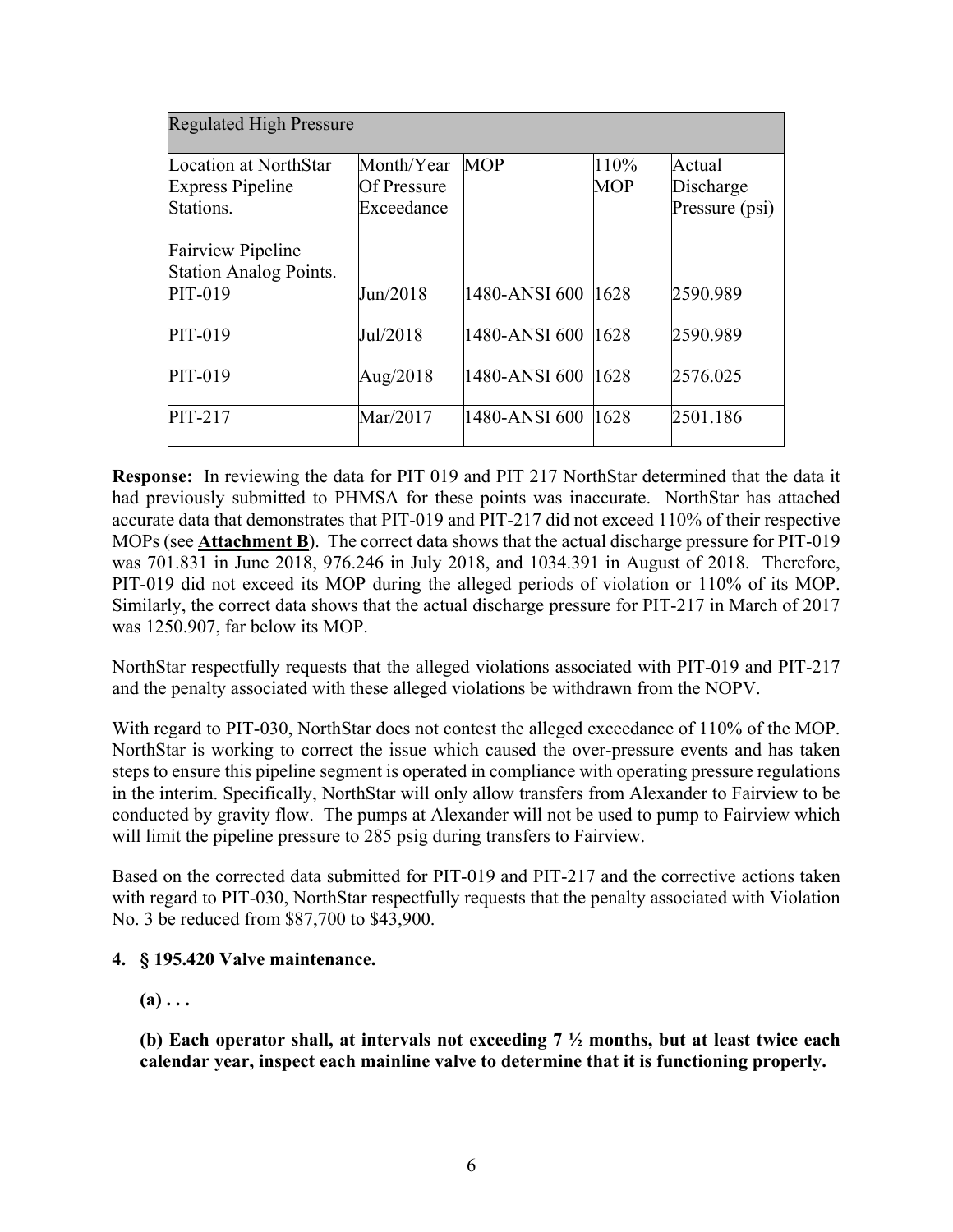**Alleged Violation:** PHMSA alleges that NorthStar failed to inspect each mainline valve to determine whether it was functioning properly at intervals not exceeding 7 ½ months per § 195.420(b). It is PHMSA's position that NorthStar provided Form 18.10 Valve Inspection Form dated April 19, 2018, for Motor Operated Valves 001 East and West Yellowstone River, indicating that both of these river valves were operated during the inspection on that date, but that NorthStar's SCADA data only showed that the West River Valve was operated. PHMSA alleges that the SCADA data provided no indication that the East River Valve was operated on this day and therefore, NorthStar failed to properly inspect this mainline valve.

 **Response:** NorthStar's test documentation shows that the East River valve was operated and tested on April 19, 2018. In fact, the test form includes specific notes pertaining to the East River valve. That being said, NorthStar has already implemented changes to improve the test forms which now include verification that limit switches can be seen in the control room.

# **5. § 195.428 Overpressure safety devices and overfill protection systems.**

 **each pressure limiting device, relief valve, pressure regulator, or other item of (a) Except as provided in paragraph (b) of this section, each operator shall, at intervals not exceeding 15 months, but at least once each calendar year … inspect and test pressure control equipment to determine that it is functioning properly, is in good mechanical condition, and is adequate from the standpoint of capacity and reliability of operation for the service in which it is used.** 

**Alleged Violation:** PHMSA alleges that NorthStar failed to inspect and test a total of 21 overpressure protection devices at intervals not exceeding 15 months, but at least once each calendar year. Specifically, the devices that PHMSA alleges were not timely inspected are:

| Device number | Date of Device | Device Set Date and |
|---------------|----------------|---------------------|
|               | Inspection     | initial Inspection  |
| 4728          | 4/23/2018      | 3/7/2016            |
| 4729          | 4/23/2018      | 3/4/2016            |
| 4730          | 4/23/2018      | 3/4/2016            |
| 4731          | 4/23/2018      | 3/18/2016           |
| 4732          | 4/23/2018      | 3/18/2016           |
| 4733          | 4/23/2018      | 8/15/2016           |
| 4734          | 4/23/2018      | 3/18/2016           |
| 4735          | 4/23/2018      | 3/18/2016           |
| 4736          | 4/23/2018      | 3/17/2016           |
| 4744          | 4/23/2018      | 3/17/2016           |
| 4745          | 4/23/2018      | 3/18/2016           |
| 4746          | 4/23/2018      | 3/17/2016           |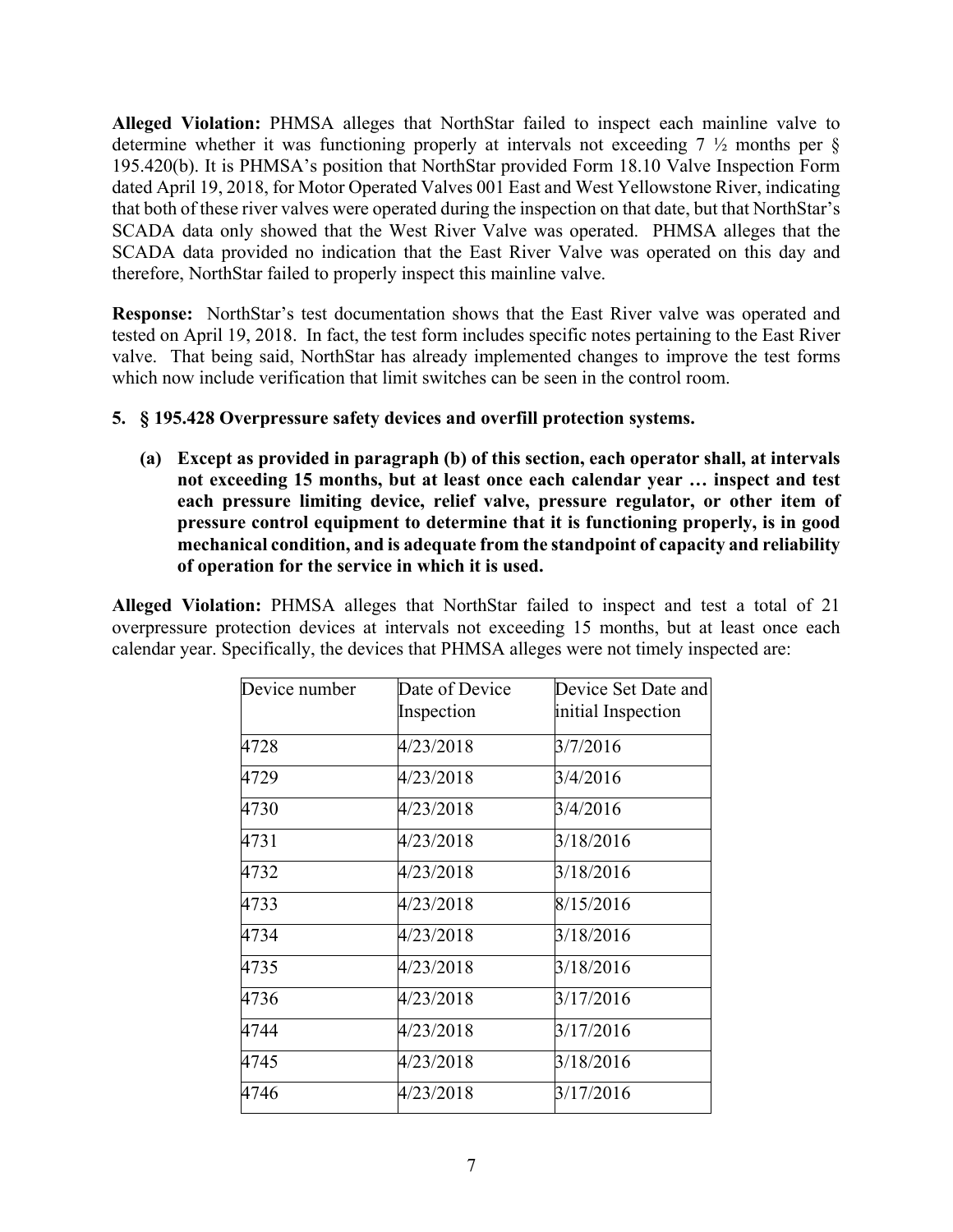| Device number | Date of Device | Device Set Date and |
|---------------|----------------|---------------------|
|               | Inspection     | initial Inspection  |
| 4747          | 4/23/2018      | 8/15/2016           |
| 4748          | 4/23/2018      | 3/17/2016           |
| 4749          | 4/23/2018      | 8/15/2016           |
| 4762          | 4/19/2018      | 3/18/2016           |
| 4763          | 4/19/2018      | 3/18/2016           |
| 4764          | 4/19/2018      | 3/18/2016           |
| 4765          | 4/19/2018      | 3/18/2016           |
| 4766          | 4/19/2018      | 3/17/2016           |
| 4767          | 4/19/2018      | 3/18/2016           |

 PHMSA also alleges that NorthStar failed to inspect and test each pressure limiting device, relief but the record provided does not indicate that the device was inspected such that this was corrected valve, pressure regulator, or other item of pressure control equipment for 29 devices. PHMSA provided the table below showing the 28 devices for which it alleges NorthStar failed to provide sufficient documentation to determine the pressure at which the devices activated. In addition, PHMSA alleges that one device listed below exceeded its pressure relieving set point when tested, during the inspection and proved to be reliable.

| Device number | Release Pressure Record<br>documented<br>(Yes/No) | documentation | Location   |
|---------------|---------------------------------------------------|---------------|------------|
| 4728          | No                                                | Incomplete    | Alex       |
| 4729          | No                                                | Incomplete    | Alex       |
| 4730          | No                                                | Incomplete    | Alex       |
| 4731          | No                                                | Incomplete    | <b>EFV</b> |
| 4732          | No                                                | Incomplete    | <b>EFV</b> |
| 4733          | No                                                | Incomplete    | <b>EFV</b> |
| 4734          | No                                                | Incomplete    | <b>EFV</b> |
| 4735          | No                                                | Incomplete    | EFV        |
| 4736          | No                                                | Incomplete    | <b>EFV</b> |
| 4737          | No Exceeded<br>pressure                           | Incomplete    | AJ         |
| 4738          | No                                                | Incomplete    | AJ         |
| 4739          | Yes                                               | Incomplete    | AJ         |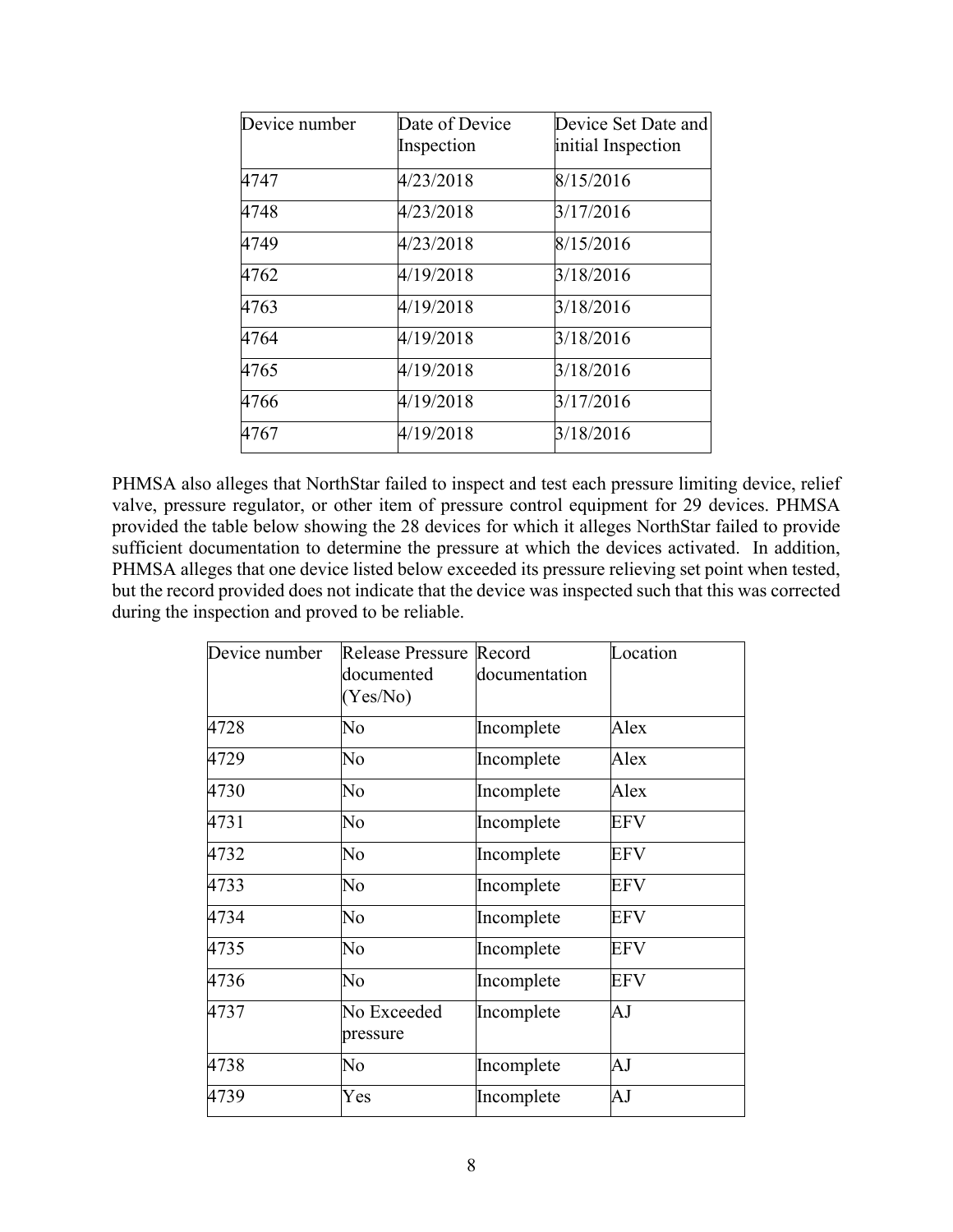| documented<br>(Yes/No) | documentation | Location                |
|------------------------|---------------|-------------------------|
| Yes                    | Incomplete    | AJ                      |
| Yes                    | Incomplete    | AJ                      |
| Yes                    | Incomplete    | AJ                      |
| Yes                    | Incomplete    | AJ                      |
| Yes                    | Incomplete    | <b>EFV</b>              |
| Yes                    | Incomplete    | <b>EFV</b>              |
| Yes                    | Incomplete    | <b>EFV</b>              |
| Yes                    | Incomplete    | <b>EVF</b>              |
| Yes                    | Incomplete    | <b>EFV</b>              |
| Yes                    | Incomplete    | Alex                    |
| Yes                    | Incomplete    | Alex                    |
| No                     | Incomplete    | <b>EFV</b>              |
| Yes                    | Incomplete    | <b>EFV</b>              |
| Yes                    | Incomplete    | <b>EFV</b>              |
| Yes                    | Incomplete    | <b>EFV</b>              |
| Yes                    | Incomplete    | <b>EFV</b>              |
| Yes                    | Incomplete    | <b>EFV</b>              |
|                        |               | Release Pressure Record |

 **Response:** The pump stations were not placed into service until March of 2017. The devices were the tables above were tested within 15 months of the March 2017 startup. NorthStar will continue initially tested and set by the manufacturer at the time of purchase in March or August of 2016, and were demonstrated to be functioning properly. In addition, all of the safety devices listed in to develop process improvements to ensure testing is timely and that documentation is complete and accurate.

Based on the timely testing NorthStar conducted to demonstrate that the safety devices were functioning properly, NorthStar respectfully requests that the penalty associated with Violation No. 5 be withdrawn from the NOPV.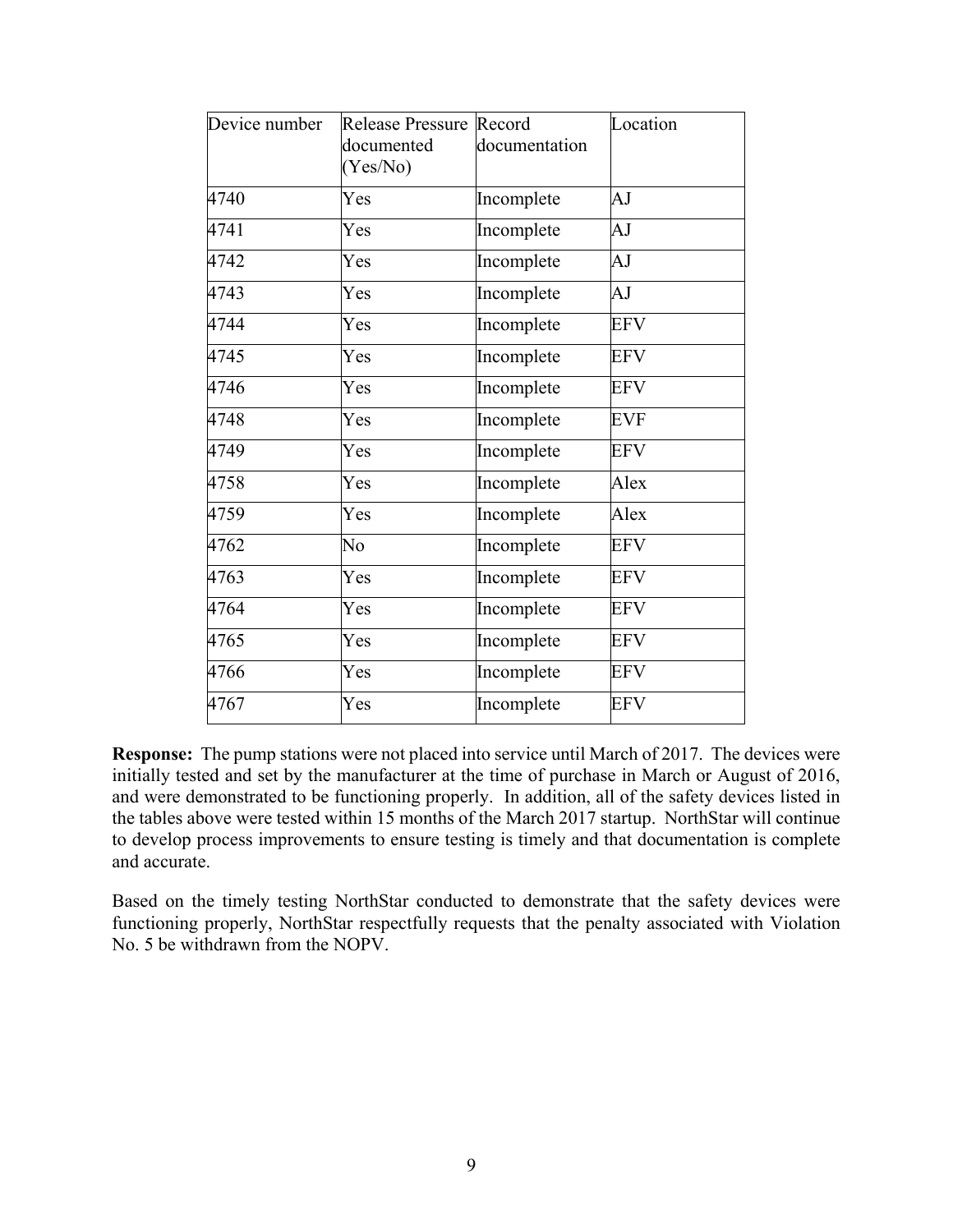- **6. § 195.446 Control room management.** 
	- $(a) \ldots$
	- **information, tools, processes and procedures necessary for the controllers to carry (c)** *Provide adequate information***. Each operator must provide its controllers with the out the roles and responsibilities the operator has defined by performing each of the following:** 
		- $(1)$ ...

# **(2) Conduct a point-to-point verification between SCADA displays and related field equipment when field equipment is added or moved and when other changes that affect pipeline safety are made to field equipment or SCADA displays;**

 **Alleged Violation:** PHMSA alleges that NorthStar failed to conduct point-to-point verification between SCADA displays and related field equipment when field equipment is added or moved and when other changes that affect pipeline safety are made to field equipment or SCADA displays. A total of three alleged violations were identified.

It is PHMSA's contention that the pipeline became operational on November 16, 2016, but NorthStar has not to date provided commissioning records or other records providing verification that point-to-point was conducted for point(s) that impact safety when the system was originally validated to the SCADA system. The point-to-point record dated January 31, 2018 did not include confirmation that each point that can impact safety was verified to the relevant SCADA displays.

PHMSA also alleges that field values and SCADA values recorded have considerable variability without sufficient reconciliation in the records or comments including missing calibration ranges and that SCADA and field related values were present in NorthStar's records but did not include explanations or identify corrective actions.

 **Response:** NorthStar did conduct UAT (see **Attachment A**) and point-to-point verifications through which all critical safety points were properly reviewed, prior to startup. It is correct that the point-to-point documents do not show that fire, gas, or H2S detectors were verified; however, these values were verified in the UAT for the station PLC, which holds all of the safety programming.

 modify its point-to-point testing to include a demonstration that fire, gas, and H2S detection is NorthStar also maintains a point-to-point document that is a live document that is updated on a regular basis. Please reference the attached Point-to-Point 3/4/17 for information on the safety related points tested prior to startup (see **Attachment C**). At this time, NorthStar is working to properly read in the SCADA.

Additionally, PHMSA noted certain examples where field values and SCADA values had variability without sufficient reconciliation in the records. Based on NorthStar's records review, TIT-109 was properly checked and represented in the point-to-point. While the original values were incorrectly displayed as pressure readings, NorthStar corrected this during the checkout and changed this to temperature recording displays as shown on the point-to-point checkout form.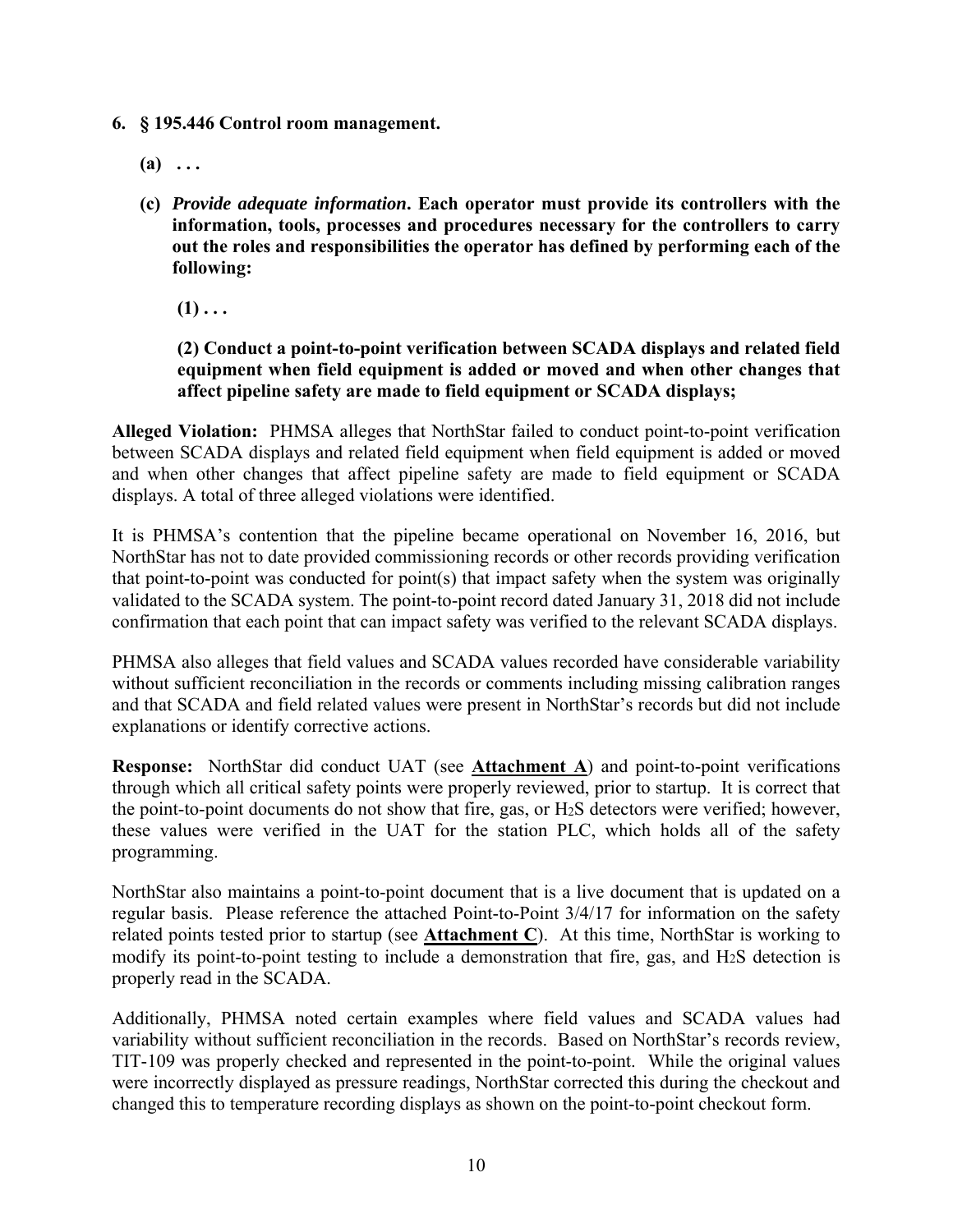As for other points referenced points by PHMSA in Alleged Violation No. 6, NorthStar does agree that documentation improvements are needed and will be pursued. NorthStar respectfully requests that no fines be assessed in conjunction with similar points as they are not safety related points.

 In addition, NorthStar respectfully requests that the penalty associated with Violation No. 6 be removed from the NOPV.

## **7. § 195.446 Control room management.**

- $(a) \ldots$
- **(e) Alarm management. Each operator using a SCADA system must have a written alarm management plan to provide for effective controller response to alarms. An operator's plan must include provisions to:** 
	- $(1) \ldots$
	- **(3) Verify the correct safety-related alarm set-point values and alarm descriptions when associated field instruments are calibrated or changed and at least once each calendar year, but at intervals not to exceed 15 months;**

 **Alleged Violation:** PHMSA alleges that NorthStar failed to provide records that demonstrate and alarm descriptors when associated field instruments are calibrated or changed at least once compliance with  $\S$  195.446(e)(3) for verification of correct safety-related alarm set point values each calendar year, but at intervals not to exceed 15 months. PHMSA identified three alleged violations.

More specifically, PHMSA notes that the Form 11-12 submitted by NorthStar only confirms that a review was performed once each calendar year, at intervals that did not exceed 15 months. PHMSA alleges that records were not available to demonstrate the correct alarm set point values or correct alarm descriptors at the time of the review, nor were records available to demonstrate how the correct alarm set point values and alarm descriptors were confirmed, as required by §  $195.446(e)(3)$ . In addition, the operator failed to produce documentation that safety alarm set-point values and alarm descriptors were verified when field instruments were calibrated or changed.

 **Response:** Form 11-12 has supporting documentation that shows the alarms, set points and descriptions (see **Attachment D**). Therefore, NorthStar respectfully requests that the penalty associated with Alleged Violation No. 7 be removed from the NOPV.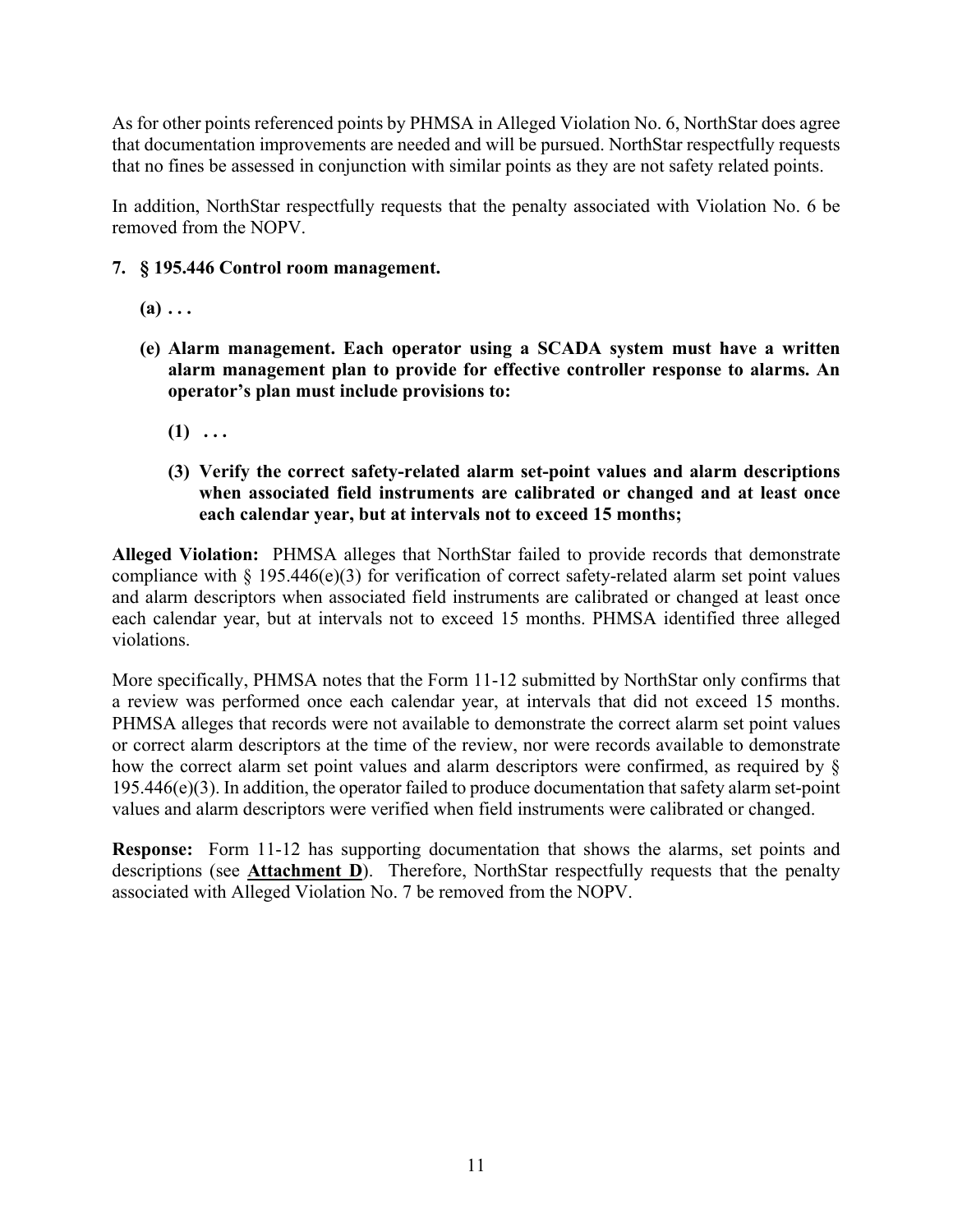- **8. § 195.452 Pipeline integrity management in high consequence areas.** 
	- $(a) \ldots$
	- **(b)** *What program and practices must operators use to manage pipeline integrity?* **Each operator of a pipeline covered by this section must:** 
		- $(1) \ldots$
		- **(2) Include in the program an identification of each pipeline or pipeline segment in the first column of the following table not later than the date in the second column:**

**Pipeline Date Category 1 December 31, 2001. Category 2 November 18, 2002. Category 3 Date the pipeline begins operation.** 

**Alleged Violation:** PHMSA alleges that NorthStar failed to identify each pipeline segment that could affect an HCA prior to beginning pipeline operations. PHMSA contends that the earliest information provided by NorthStar identifying pipeline segments that could affect an HCA was dated June 29, 2018. PHMSA also notes that according to NorthStar's website, the commissioning of the pipeline was more than two years earlier on November 16, 2016. During its September 2018 inspection, PHMSA determined that the Alexander Junction pump station was in a could-affect HCA, which was not reflected in NorthStar's report.

 **Response:** NorthStar completed its Initial HCA Analysis on February 29, 2016, which is included as **Attachment E**. While NorthStar did identify each pipeline segment that could affect an HCA prior to beginning pipeline operations, this analysis was not submitted to PHMSA.

 management program was required for those pipeline segments that could affect an HCA. The After completing the Initial HCA Analysis, NorthStar determined that a written integrity first integrity management program was drafted in February of 2016 and included a preliminary HCA determination (see Appendix B to the Integrity Management Program in **Attachment F**).

A subsequent Liquid HCA Analysis Report was completed on June 29, 2018. This Report was submitted to PHMSA. Alexander Junction (synonymous with Alexander Junction Pump Station) was identified as having the potential to have an "indirect impact" on an HCA on page 10 of the Report. This could also be described as a pipeline that "could affect an HCA." Alexander Junction was also specifically listed in the table on page 6 of the Report.

Because NorthStar did identify each pipeline segment that could affect an HCA in February of 2016, prior to beginning operations, which specifically identified Alexander Junction pump station as a pipeline segment which could affect an HCA, NorthStar respectfully requests that PHMSA withdraw the alleged violation for failure to identify each pipeline segment that could affect an HCA prior to beginning pipeline operations.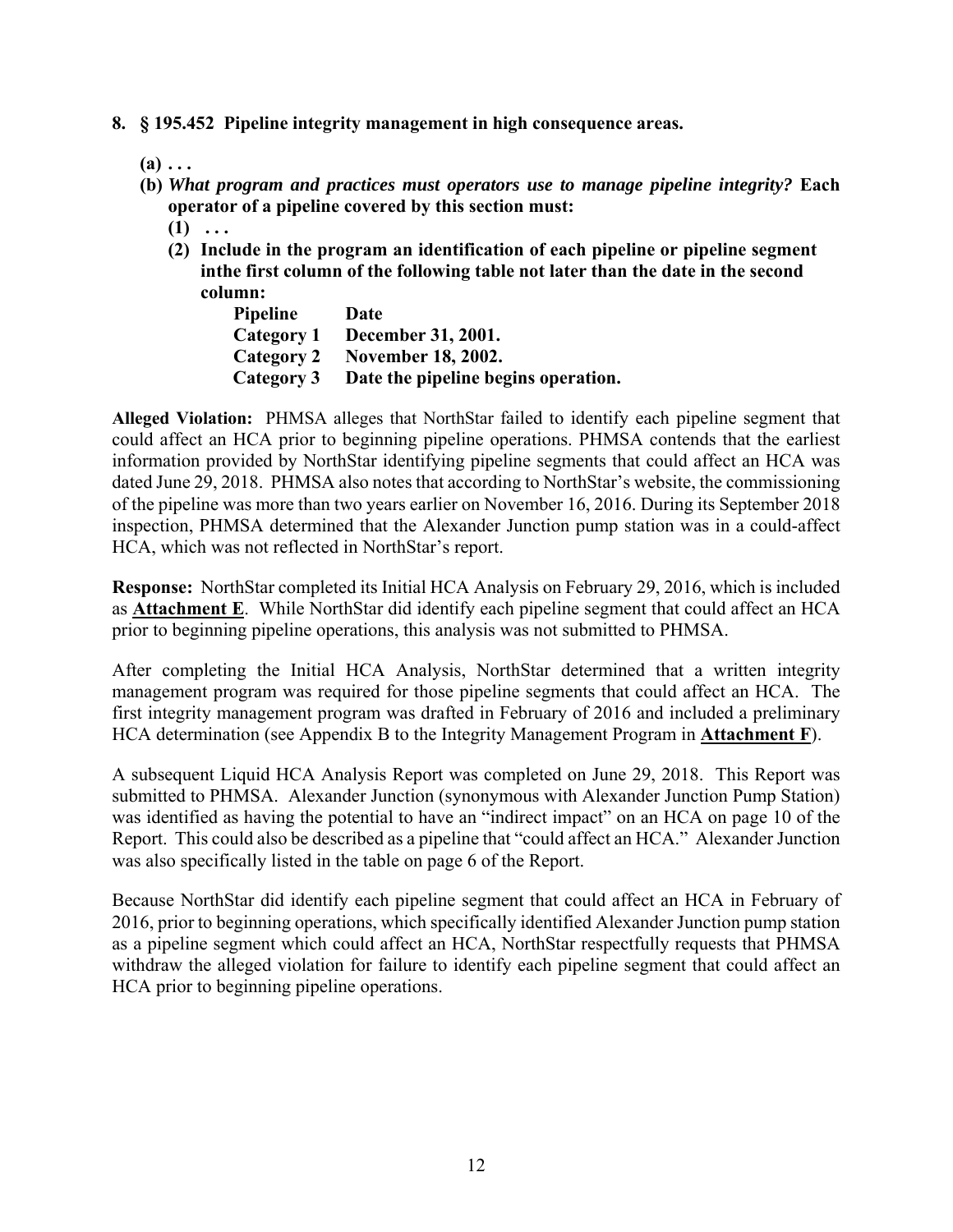- **9. § 195.452 Pipeline integrity management in high consequence areas.** 
	- $(a)$   $\dots$
	- **(g)** *What is an information analysis?* **In periodically evaluating the integrity of each information about the integrity of the entire pipeline and the consequences of a pipeline segment (paragraph (j) of this section), an operator must analyze all available failure. This information includes:** 
		- $(1) \ldots$
		- **(2) Data gathered in conjunction with other inspections, tests, surveillance and patrols required by this Part, including, corrosion control monitoring and cathodic protection surveys;a**

**Alleged Violation:** PHMSA alleges NorthStar failed to analyze all available information about the integrity of the entire pipeline and the consequences of a failure.

Specifically, PHMSA alleges NorthStar did not have an information analysis, also referred to as risk analysis or risk model, between November 16, 2016 and September 2018. According to the NOPV, NorthStar completed its risk analysis on September 17, 2018. A risk model for analysis relevant to the baseline assessment did not exist.

PHMSA also alleges that during the inspection it determined that the risk model had not been updated with all available information, such as third-party digs near the asset, changes in land use, geotechnical hazards, corrosion data, etc.

Finally, PHMSA contends that information that could change the reassessment interval had not been integrated into the risk model at the time of inspection. PHMSA alleges that the risk model was reviewed and did not incorporate the following identified corrosion datum:

- 1. A CP system was designed. Proposal/Design dated 4/4/2016;
- 2. Two CP systems were installed, MATCOR installed Final GB installed on 4/3/2017;
- 3. A Native Survey was performed before any of the CP systems were energized. Surveyed this line between 06/09/2017 to 06/11/2017;
- 4. The CP systems were energized shortly after the Native Survey was performed;
- 5. A polarized potential test point survey was performed. Annual Survey finished on 11/2/2017; and
- 6. Rectifier Survey finished on 5/16/2018.

PHMSA determined that the pump station located at Alexander Junction at the time of the inspection was in a no flow operating condition. However, the risk analysis or risk model did not consider the elevated threat of internal corrosion due to no or low flow operating conditions.

**Response:** NorthStar does not contest the allegation that it did not have a risk analysis prior to September 2018. All of the data described above was utilized in the risk assessment completed in September 2018 and such data will be explicitly noted in future revisions to the model.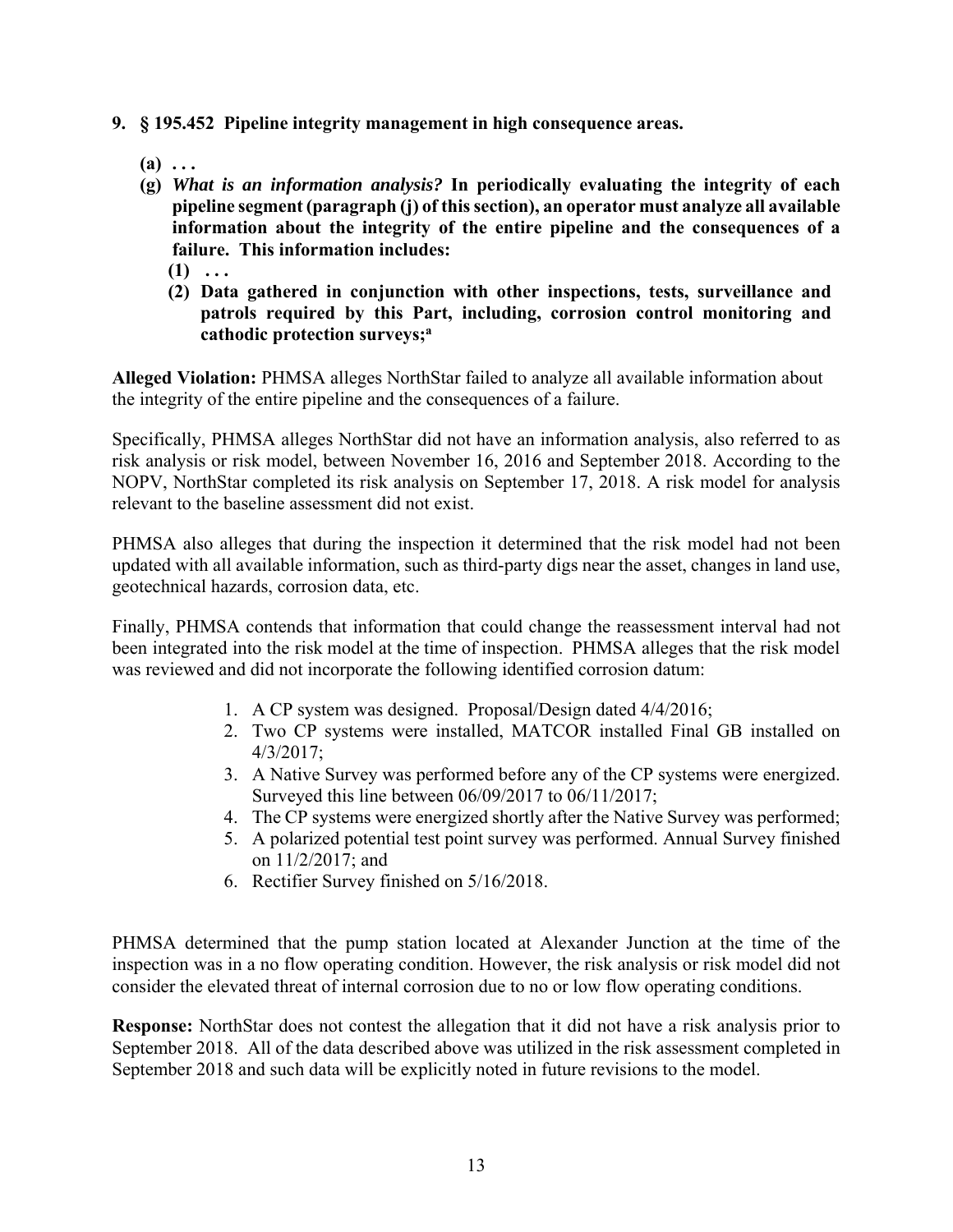**10. § 195.452 Pipeline integrity management in high consequence areas.** 

 $(a)$   $\dots$ 

**(i)** *What preventive and mitigative measures must an operator take to protect the high consequence area?* 

 $(1)$ ...

**(3)** *Leak detection***. An operator must have a means to detect leaks on its pipeline system. An operator must evaluate the capability of its leak detection means and modify, as necessary, to protect the high consequence area. An operator's evaluation must, at least, consider the following factors-length and size of the pipeline, type of product carried, the pipeline's proximity to the high consequence area, the swiftness of leak detection, location of nearest response**  personnel, leak history, and risk assessment results.

 evaluate the capability of its leak detection in its Integrity Management Program between November 16, 2017 and September 10,2018. PHMSA notes that NorthStar used the original **Alleged Violation:** PHMSA alleges that NorthStar failed to adequately include a means to hydrotest as the integrity program baseline assessment, which is not a monitoring system as required by the regulation. PHMSA also notes that Section 7.5 – Leak Detection Capability was modified in NorthStar's IMP as of September 10, 2018. The Annual Evaluation Report of the IMP dated March 31, 2018 identified the need for this correction.

 **Response:** NorthStar agrees that this issue was identified in March of 2018 and resolved in September of 2018 when NorthStar updated its IMP.

# **11. § 195.452 Pipeline integrity management in high consequence areas.**

**(a) . . .** 

 **must maintain, for the useful life of the pipeline, records that demonstrate maintain thefollowing records for review during an inspection: (l)** *What records must an operator keep to demonstrate compliance?* **(1) An operator compliance with the requirements of this subpart. At a minimum, an operator must** 

**(i) . . .** 

**(ii) Documents to support the decisions and analyses, including any modifications, justifications, deviations and determinations made, variances, and actions taken, to implement and evaluate each element of the integrity management program listed in paragraph (f) of this section.**

 **Alleged Violation:** PHMSA alleges that NorthStar failed to document decisions and analyses, including any modifications, justifications, deviations and determinations made, variances, and actions taken, to implement and evaluate each element of the integrity management program listed in paragraph (f) of §192.452. Specifically, PHMSA alleges NorthStar could not provide documentation indicating why it did not perform a close interval survey (CIS) in calendar years 2017 and 2018. PHMSA also notes that cathodic protection was installed and energized on June 23, 2017.

PHMSA also notes that in 2017 and 2018, a third-party consultant recommended that NorthStar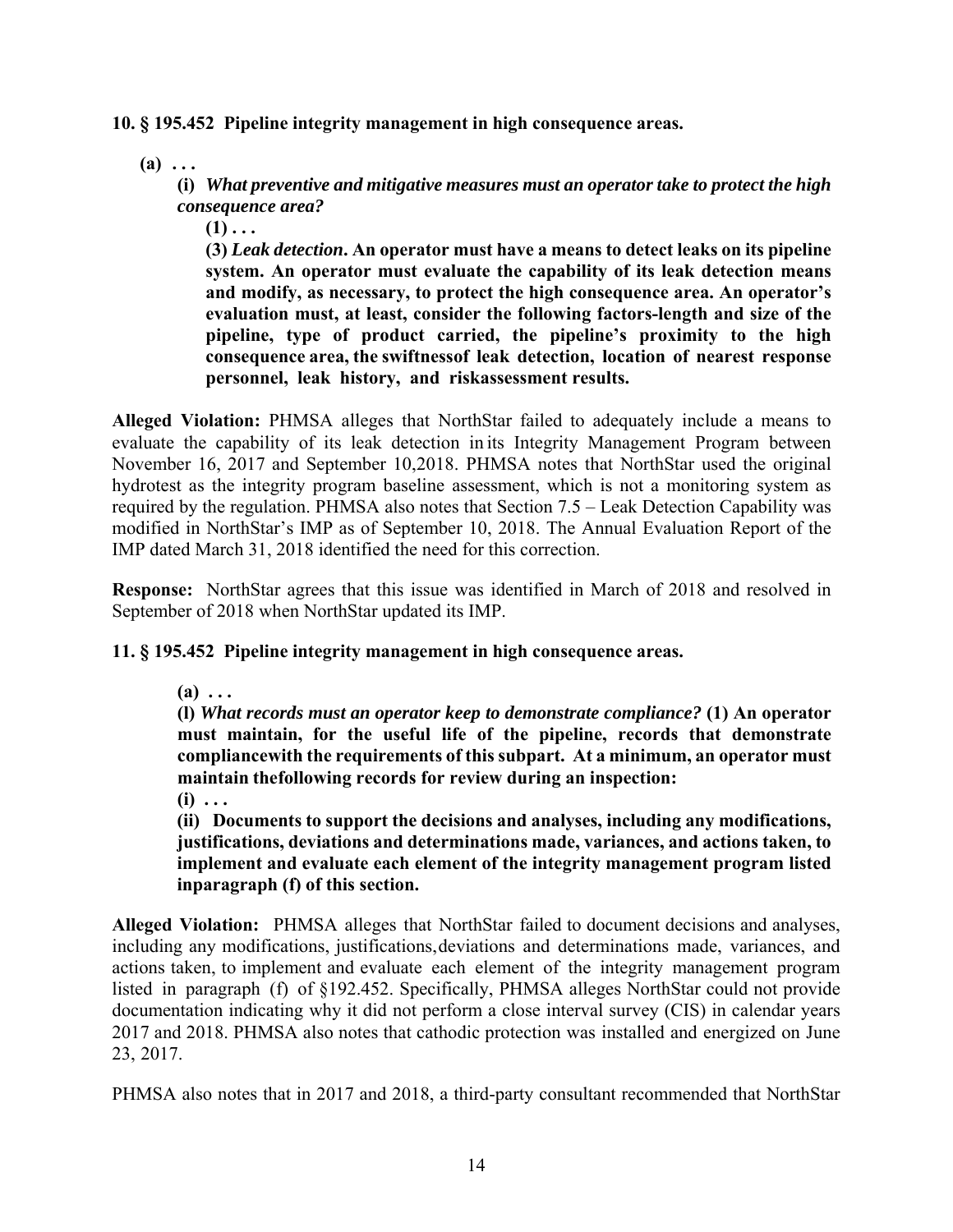perform a CIS, but NorthStar has not conducted a CIS or documented justifications or decisions for performance failure cause.

 **Response:** NorthStar conducted a CIS of the pipeline on June 22, 2017, consistent with its IMP. A copy of the June 2017 CIS is included as **Attachment G**. NorthStar acknowledges that a thirdparty consultant recommended that it perform a CIS on the pipeline. NorthStar considers the recommendations made by outside vendors, but does not accept all such recommendations, nor does it provide written responses to every vendor recommendation.

# **12. § 195.573 What must I do to monitor external corrosion control?**

#### $(a) \ldots$

**(c)** *Rectifiers and other devices***. You must electrically check for proper performance each device in the first column at the frequency stated in the second column.** 

| <b>Device</b>                                                                | <b>Check frequency</b>                                                                               |
|------------------------------------------------------------------------------|------------------------------------------------------------------------------------------------------|
| Rectifier                                                                    |                                                                                                      |
| <b>Reverse current switch</b><br><b>Diode</b>                                | At least six times each calendar year,<br>but with intervals not exceeding $2\frac{1}{2}$<br>months. |
| Interference bond whose failure<br>would jeopardize structural<br>protection |                                                                                                      |
| Other interference bond                                                      | At least once each calendar year, but<br>with intervals not exceeding 15<br>months.                  |

 **Alleged Violation:** PHMSA alleges that NorthStar failed to electrically check rectifiers for proper performance at least six times each calendar year, but with intervals not to exceed 2.5 months. The cathodic protection systemwas energized on June 23, 2017. PHSMA alleges that three locations were missing three inspection cycles:

|                  | <b>Report</b> | <b>Missing</b> | <b>Report</b> | <b>Missing</b> | <b>Missing</b> | <b>Report</b>     |
|------------------|---------------|----------------|---------------|----------------|----------------|-------------------|
|                  | Inspection    |                | Inspection    |                |                | <b>Inspection</b> |
| Rectifier        | Date          |                | Date          |                |                | Date              |
| <b>Alexander</b> |               |                |               |                |                |                   |
| <b>Terminal</b>  | 6/23/2017     | 9/6/2017       | 10/27/2017    | 1/10/2018      | 3/26/2018      | 4/24/2018         |
| <b>Yellow</b>    |               |                |               |                |                |                   |
| <b>Stone</b>     |               |                |               |                |                |                   |
| <b>Block</b>     |               |                |               |                |                |                   |
| <b>Valve</b>     | 6/23/2017     | 9/6/2017       | 10/27/2017    | 1/10/2018      | 3/26/2018      | 4/24/2018         |
| <b>Fairview</b>  |               |                |               |                |                |                   |
| Rail             |               |                |               |                |                |                   |
| <b>Terminal</b>  | 6/23/2017     | 9/6/2017       | 10/27/2017    | 1/10/2018      | 3/26/2018      | 4/24/2018         |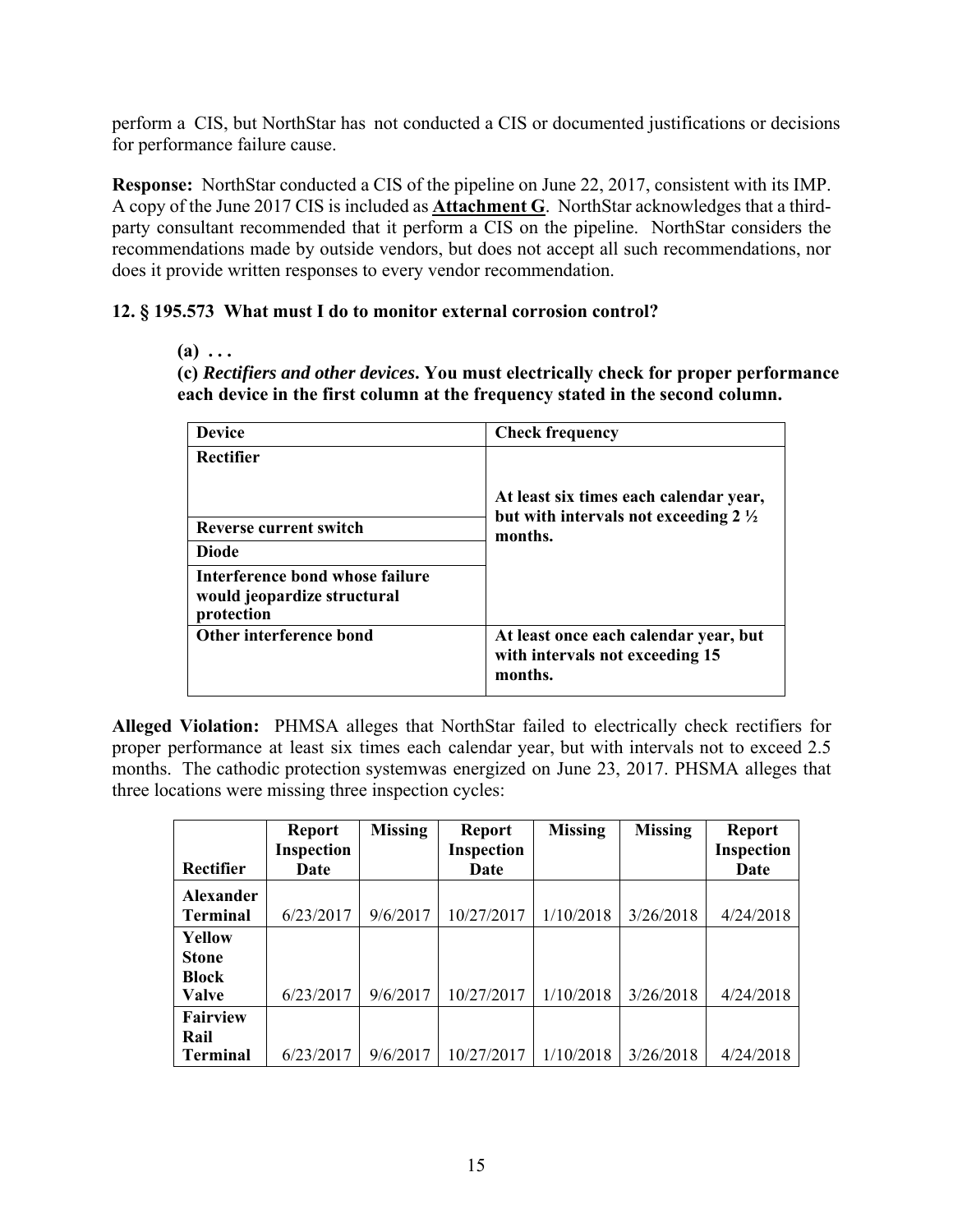**Response:** NorthStar has conducted a thorough review of its records and has been unable to locate the missing reports. NorthStar will conduct a review of its work orders and documentation retention policies to evaluate and implement potential improvements and to ensure appropriate documentation is maintained moving forward. NorthStar does not contest the penalty associated with Violation No. 12 of the NOPV.

## **II. Proposed Compliance Orders**

**1. PROPOSED COMPLIANCE ORDER NO. 1:** In regard to Item No. 1 of the Notice pertaining to safety devices, the operator must test each safety device under conditions approximating actual operations to ensure they are functioning as designed. A schedule for testing of safety devices must be submitted to the Director, Central Region within 30 days of the final order. Completion of this testing shall not exceed 6 months from the issuance of the final order.

 **Response:** NorthStar conducted UAT on February 4, 2017 with the aid of CSE-Icon and CSD Engineers, prior to placing the pump stations into service in March of 2017. During this testing, the noted safety devices were tested and proven to be in satisfactory working condition as documented starting on page 54 of **Attachment A**. In addition, NorthStar has continued to test and document the results thereof on a timely basis. Therefore, NorthStar respectfully requests that PHMSA withdraw Proposed Compliance Order No. 1.

 pertaining to pipeline being operated at a pressure that exceeded 80% of the test pressure and action. A plan and associated schedule for completion of activities to confirm pipeline integrity **2. PROPOSED COMPLIANCE ORDER NO. 2:** In regard to Item Nos. 2 and 3 of the Notice pipeline exceeding 110% of MOP during surges or other variations from normal operations, the operator must conduct tests, or inspection activities, to confirm that each pipe segment where pressure was exceeded, the pipe integrity has not been compromised and must provide adequate controls and protective equipment to control the pressure within affected segments. This shall include launchers and receivers and associated piping to establish MOP. A new surge analysis to match the configuration of the pipeline shall be completed as part of this and that adequate controls are performing as designed must be submitted to the Director, Central Region within 30 days of the final order. Completion of the submitted plan shall not exceed 6 months from the issuance of the final order.

 **Response:** As it relates to Alleged Violation No. 2, each instance of elevated pressure was directly caused by surge pressures or other variations from normal operations and, therefore, was consistent with regulations regarding operating pressure. Furthermore, for Alleged Violation No. 2, each instance of elevated pressure was below 110% of the MOP and lasted for short periods of time. Therefore, NorthStar respectfully requests that Proposed Compliance Order No. 2 be solely limited to Alleged Violation No. 3. NorthStar requests that the words "2 and" be removed from Proposed Compliance Order No. 2. In addition, the issues around PIT-030 noted in Alleged Violation No. 3 are related to valve sequencing and facility pressure controls. The current surge analysis is adequate and NorthStar respectfully requests that the requirement to perform a new surge analysis be removed.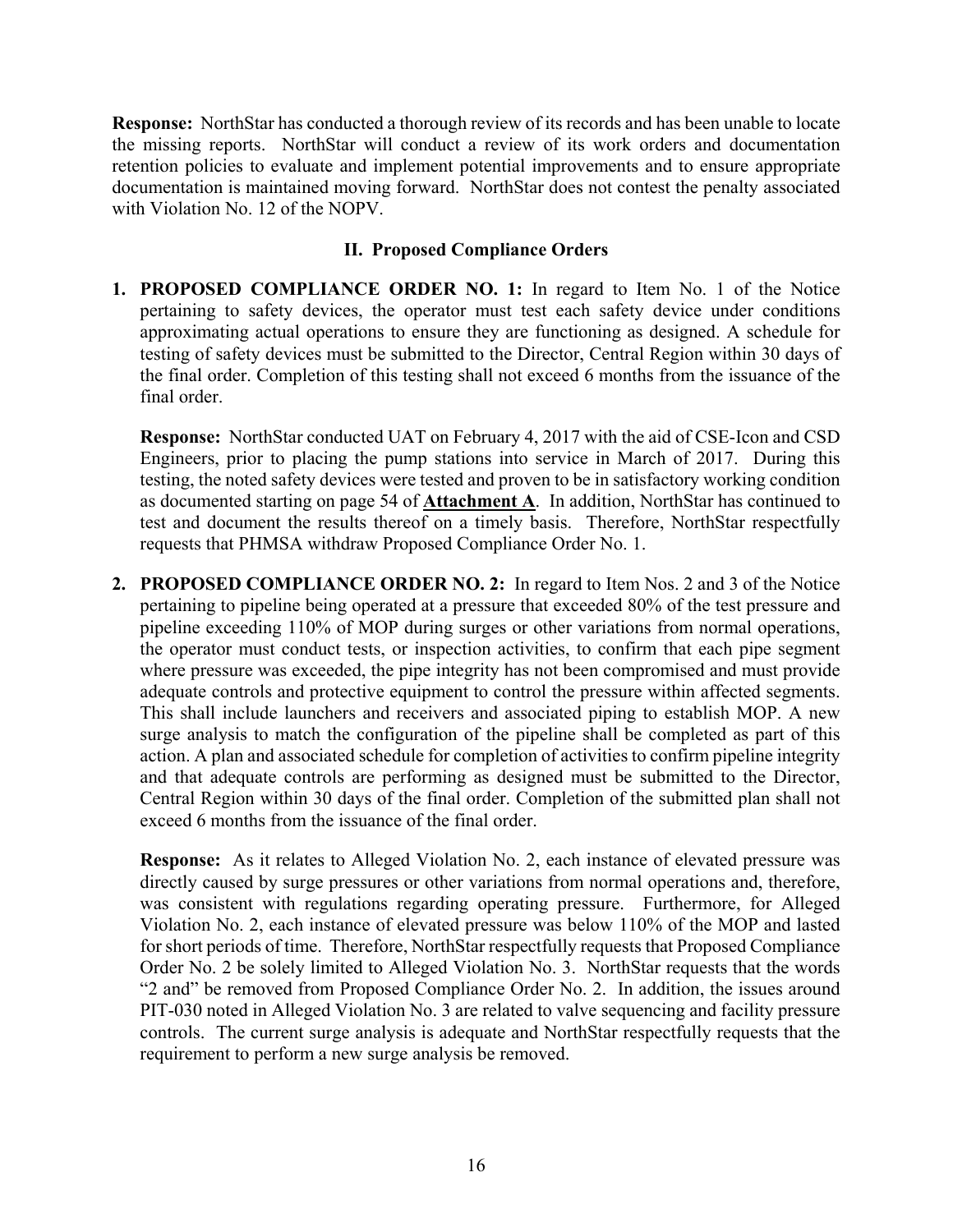pertaining to overpressure safety devices, the operator must inspect and test all applicable **3. Proposed Compliance Order No. 3:** In regard to Alleged Violation No. 5 of the Notice devices to determine and document that they are functioning properly, are in good mechanical condition, and are adequate from the standpoint of capacity and reliability of operation. A schedule for testing of overpressure safety devices must be submitted to the Director, Central Region within 30 days of the final order. Completion of this testing shall not exceed 6 months from the issuance of the final order.

 **Response:** As described above, the safety devices were initially tested in March or August of 2016 and the devices were demonstrated to be functioning properly. The pump stations began operation in March of 2017. All of the safety devices listed in the tables in Alleged Violation No. 5 were tested within 15 months of the March 2017 startup. That being said, NorthStar is currently in the process of re-testing the pressure safety devices. Therefore, NorthStar does not contest the issuance of Proposed Compliance Order No. 3 and will comply with the proposed requirements.

 alarm descriptors, the operator must conduct verification to confirm that each safety related alarm set-point value identified in the field is in agreement with the SCADA system and associated display values. A schedule for completion of these actions must be submitted to the calibration ranges, alarm set-point values, checking through SCADA displays that are position **4. Proposed Compliance Order No. 4:** In regard to Item Nos. 6 and 7 of the Notice pertaining to point-to-point verification between SCADA displays and related field equipment or field equipment calibration, and verification of correct safety-related alarm set point values and Director, Central Region within 30 days of the final order. Documentation that indicates sensitive, and comments associated with reconciliation shall be submitted to the Director, Central Region. Completion of this test shall not exceed 6 months from the issuance of the final order.

**Response:** NorthStar does not contest the issuance of Proposed Compliance Order No. 4 and will comply with the proposed requirements.

**5. Proposed Compliance Order No. 5:** It is requested that NorthStar maintain documentation of the safety improvement costs associated with fulfilling this Compliance Order and submit the total to Gregory Ochs, Director, Central Region, Pipeline and Hazardous Materials Safety Administration. It is requested that these costs be reported in two categories:

1) total cost associated with preparation/revision of plans, procedures, studies and analyses, and

2) total cost associated with replacements, additions and other changes to pipeline infrastructure.

 **Response:** NorthStar is committed to operating its facilities in a safe manner and welcomes PHMSA support in accomplishing that result. In this instance, NorthStar does not believe that tracking and reporting costs will enhance safety. NorthStar respectfully requests that Proposed Compliance Order No. 5 be removed. If Proposed Compliance Order No. 5 is not removed,